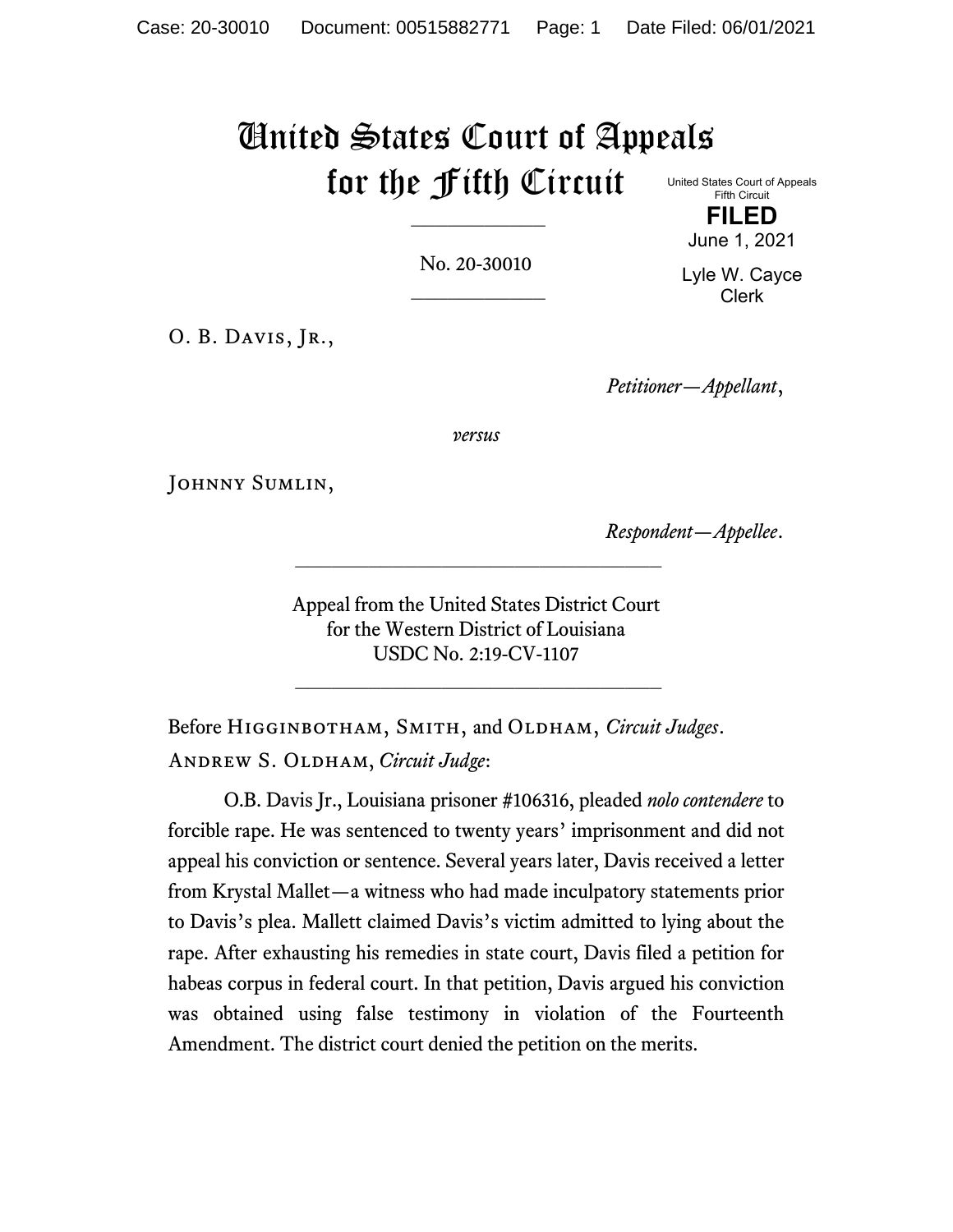No. 20-30010

This is not Davis's first federal habeas petition—he has previously filed at least one other. *See Davis v. Louisiana*, 2:15-CV-02915 (W.D. La. Dec. 5, 2015). That means Davis must confront two different jurisdictional hurdles.

First, before Davis even can file his petition in the district court, he must first obtain permission from a three-judge panel of this court. *See* 28 U.S.C. § 2244(b)(3). Davis never sought or obtained that permission, so the district court had no jurisdiction to accept the second-or-successive petition—much less to consider the merits of it. *See Burton v. Stewart*, 549 U.S. 147, 157 (2007) ("[Petitioner] neither sought nor received authorization from the Court of Appeals before filing his [second or successive] petition . . . so the District Court was without jurisdiction to entertain it."); *Montgomery v. Goodwin*, 841 F. App'x 700, 703 (5th Cir. 2021) (per curiam).

Notwithstanding this absence of jurisdiction, the district court purported to adjudicate and deny Davis's petition on the merits. That was error. In habeas proceedings, as in every other kind, federal courts must do jurisdiction first. *See Steel Co. v. Citizens for a Better Env't*, 523 U.S. 83, 94– 95 (1998) ("The requirement that jurisdiction be established as a threshold matter springs from the nature and limits of the judicial power of the United States and is inflexible and without exception." (quotation omitted)). And where jurisdiction is lacking, federal courts also must do jurisdiction last. *See Ex parte McCardle*, 74 U.S. 506, 514 (1868) ("Without jurisdiction the court cannot proceed at all in any cause. Jurisdiction is power to declare the law, and when it ceases to exist, the only function remaining to the court is that of announcing the fact and dismissing the cause.").

Now the second jurisdictional hurdle: Even if we previously authorized a successive application under § 2244(b), Davis still could not appeal the district court's merits determination without a certificate of